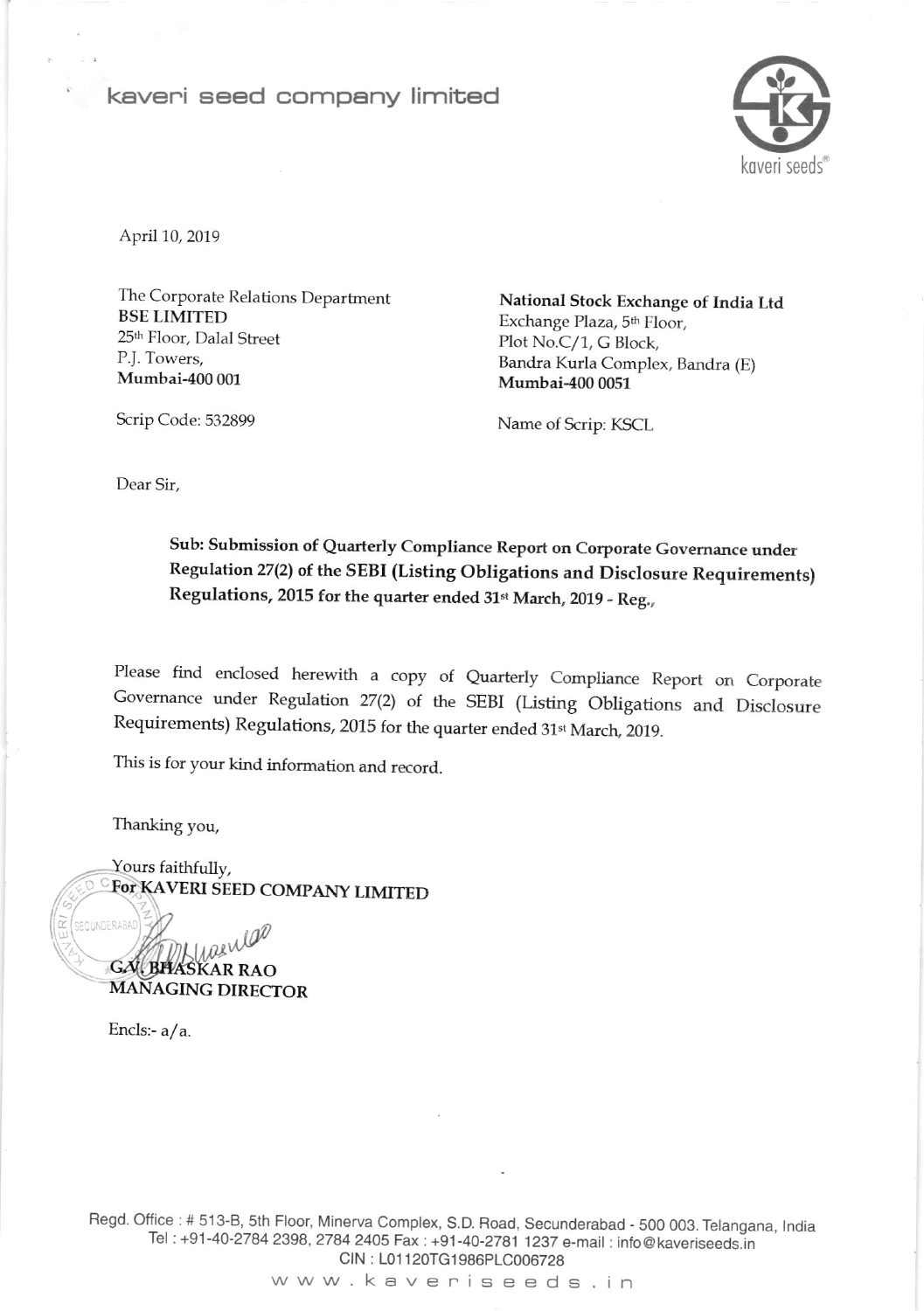|                             | <b>ANNEXURE I</b>        |                                    |                                                                                              |                                                                  |           |                                                                                                                  |                                                                                                                                                                                                                                                                               |                                                                                                                                                                                           |  |  |  |  |
|-----------------------------|--------------------------|------------------------------------|----------------------------------------------------------------------------------------------|------------------------------------------------------------------|-----------|------------------------------------------------------------------------------------------------------------------|-------------------------------------------------------------------------------------------------------------------------------------------------------------------------------------------------------------------------------------------------------------------------------|-------------------------------------------------------------------------------------------------------------------------------------------------------------------------------------------|--|--|--|--|
|                             | 1. Name of Listed Entity | <b>KAVERI SEED COMPANY LIMITED</b> |                                                                                              |                                                                  |           |                                                                                                                  |                                                                                                                                                                                                                                                                               |                                                                                                                                                                                           |  |  |  |  |
| 2.<br><b>Quarter ending</b> |                          | 31.03.2019                         |                                                                                              |                                                                  |           |                                                                                                                  |                                                                                                                                                                                                                                                                               |                                                                                                                                                                                           |  |  |  |  |
| Title<br>(Mr.<br>/Ms.)      | Name of the Director     | PAN & DIN                          | Category<br>(Chairperson<br>/Executive/<br>Non-<br>Executive/ in<br>dependent/<br>Nominee) & | Date of<br>Appoint ment<br>in the current<br>term<br>/cessati on | Tenure*   | No of Directorship<br>in listed entities<br>entity<br>(Refer Regulation<br>$25(1)$ of<br>Listing<br>Regulations) | Number of memberships<br>in Audit/ Stakeholder<br>including this listed Committee(s) including<br>this listed entity<br>(Refer Regulation 26(1)<br>lof<br>Listing Regulations)<br>including Nomination &<br><b>Remuneration Committee</b><br>and Risk Management<br>Committee | No of post of<br>Chairperson in<br>Audit/ Stakeholder<br>Committee held in<br>listed entities<br>including this listed<br>entity<br>(Refer Regulation<br>26(1) of Listing<br>Regulations) |  |  |  |  |
| Mr.                         | G.V. Bhaskar Rao         | AARPG8379F<br>&<br>00892232        | Chairman -<br>Executive                                                                      | 15.11.2016/<br>14.11.2021                                        | <b>NA</b> | 1                                                                                                                | <b>NIL</b>                                                                                                                                                                                                                                                                    | <b>NIL</b>                                                                                                                                                                                |  |  |  |  |
| Mrs.                        | G. Vanaja Devi           | AHBPG5812G<br>&<br>00328947        | <b>Executive</b>                                                                             | 15.11.2016/<br>14.11.2021                                        | <b>NA</b> | $\mathbf{1}$                                                                                                     | <b>NIL</b>                                                                                                                                                                                                                                                                    | <b>NIL</b>                                                                                                                                                                                |  |  |  |  |
| Mr.                         | C. Mithun Chand          | AFRPC8969E<br>&<br>00764906        | Executive                                                                                    | 15.11.2016/<br>14.11.2021                                        | <b>NA</b> | $\mathbf{1}$                                                                                                     | 3                                                                                                                                                                                                                                                                             | <b>NIL</b>                                                                                                                                                                                |  |  |  |  |
| Mr.                         | C. Vamsheedhar           | ADVPC1241M<br>&<br>01458939        | Executive                                                                                    | 15.11.2016/<br>14.11.2021                                        | <b>NA</b> | 1                                                                                                                | $\overline{2}$                                                                                                                                                                                                                                                                | <b>NIL</b>                                                                                                                                                                                |  |  |  |  |
| Mr.                         | G. Pawan                 | ABTPG8553E<br>&<br>00768751        | Vice<br>Chairman -<br>Non-<br>Executive                                                      | 18.09.2006                                                       | <b>NA</b> | $\mathbf{1}$                                                                                                     | <b>NIL</b>                                                                                                                                                                                                                                                                    | <b>NIL</b>                                                                                                                                                                                |  |  |  |  |

 $\mathcal{L}(\mathbb{R})$ 

For KAVERYSEED CONCRANY LTD

(G .V. BHASKAR RAO)<br>Managing Director